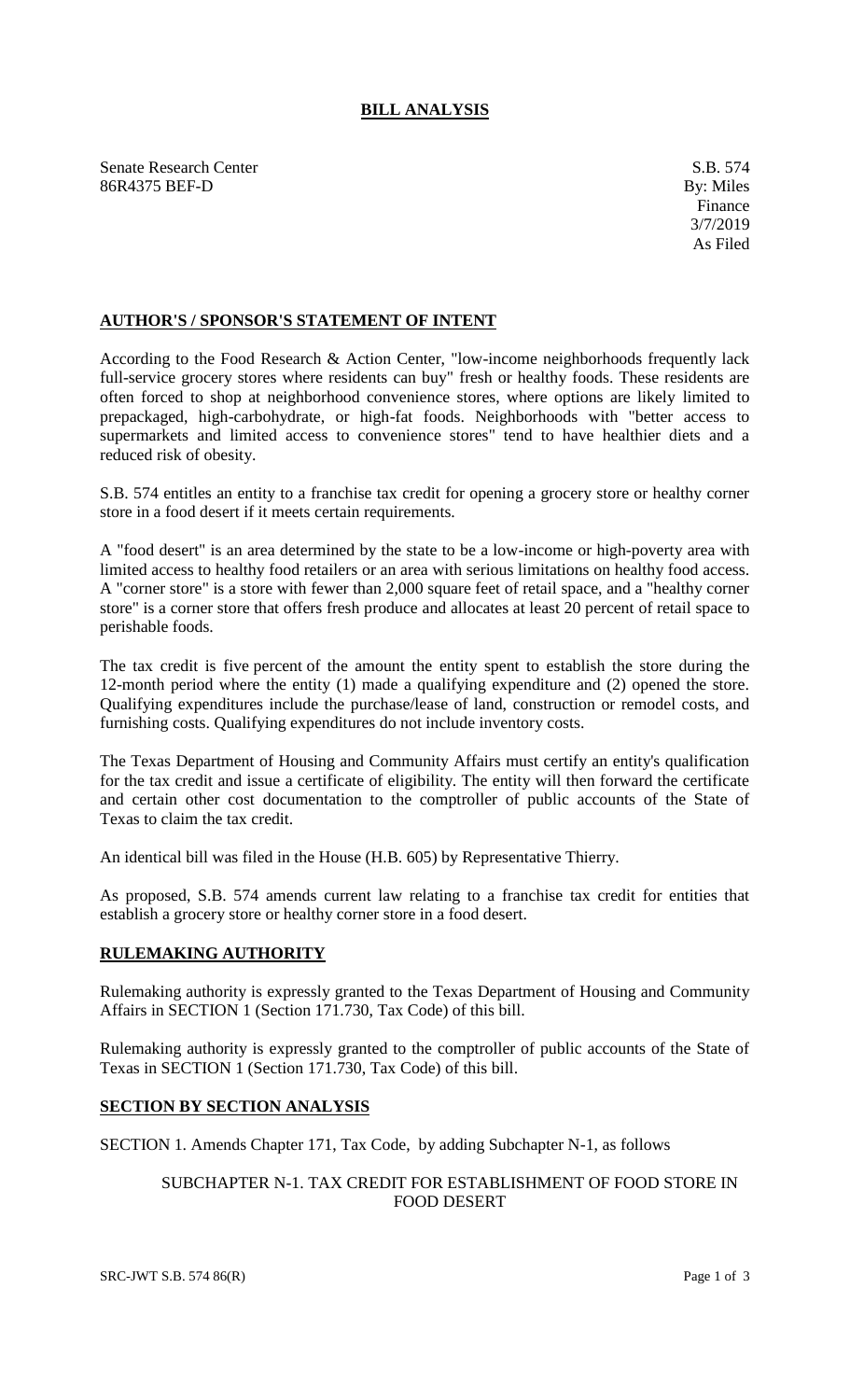Sec. 171.721. DEFINITIONS. Defines "corner store," "department," "food desert," "grocery store," "healthy corner store," "supplemental nutrition assistance program," and "WIC program."

Sec. 171.722. ENTITLEMENT TO CREDIT. Entitles a taxable entity to a credit in the amount and under the conditions and limitations provided by this subchapter against the tax imposed under this chapter.

Sec. 171.723. QUALIFICATION. Establishes that a taxable entity qualifies for a credit under this subchapter if, on or after January 1, 2020, the taxable entity opens a grocery store or healthy corner store:

(1) located in a food desert;

(2) located in a low or moderate income area, as determined by the United States Department of Housing and Urban Development, or that serves a customer base living in a low or moderate income area;

(3) that begins accepting benefits under the WIC program and the supplemental nutrition assistance program not later than the 90th day after the date the store opens; and

(4) that is open year-round.

Sec. 171.724. CERTIFICATION OF ELIGIBILITY. (a) Requires a taxable entity, before claiming a credit under this subchapter, to request from the Texas Department of Housing and Community Affairs (TDHCA) a certificate of eligibility on which TDHCA certifies that the taxable entity qualifies for a credit under Section 171.723. Requires the taxable entity to include with a taxable entity's request information required by TDHCA to determine whether the taxable entity meets the requirements of Section 171.723.

(b) Requires TDHCA to issue a certificate of eligibility to a taxable entity that qualifies for a credit under Section 171.723.

(c) Requires the taxable entity to forward the certificate of eligibility and certain documentation to the comptroller of public accounts of the State of Texas (comptroller) to claim the credit.

(d) Authorizes the comptroller, for purposes of approving a credit under this subchapter, to rely on the audited cost report provided by the taxable entity applying for the credit.

Sec. 171.725. AMOUNT OF CREDIT. (a) Authorizes a taxable entity to claim a credit for each store described by Section 171.723 equal to five percent of the amount the taxable entity spends to establish the store during the earliest 12-month period in which the taxable entity makes an expenditure to which this section applies and that includes the date the store opens for business.

(b) Provides that Subsection (a) applies to amounts spent to purchase or lease the land or building, construct or remodel the store, and furnish and equip the store.

(c) Provides that Subsection (a) does not apply to amounts spent to acquire inventory for the store.

Sec. 171.726. LIMITATIONS. (a) Provides that the total credit a taxable entity is authorized to claims under this subchapter for a tax report, including the amount of any credit carryforward under Section 171.728, may not exceed 50 percent of the amount of franchise tax due after applying all other applicable credits.